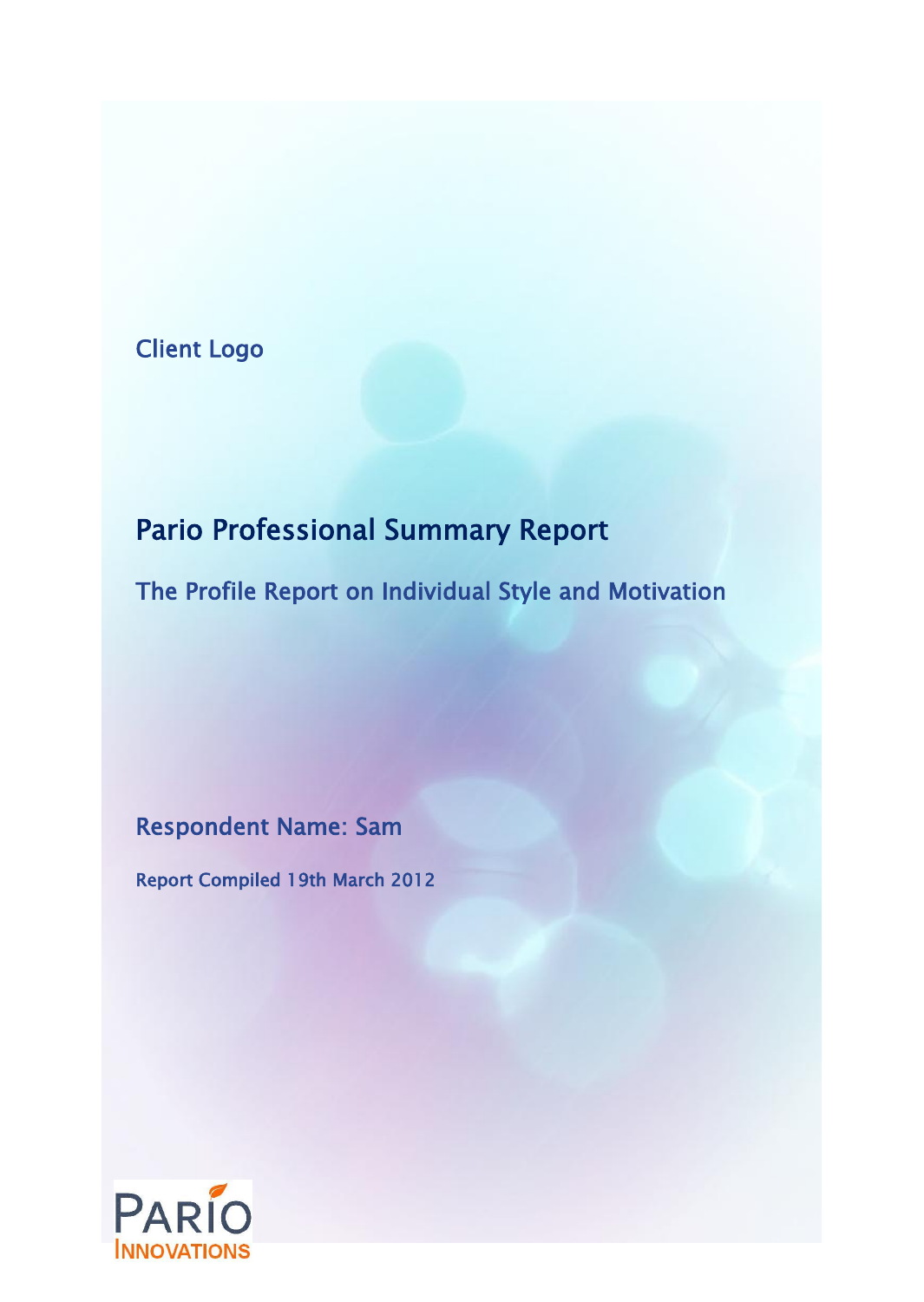### Introduction

The Pario Professional questionnaire reviews work preferences and motivation, and how these link to behaviour at work. The report identifies factors affecting performance, enabling these to be explored through one-to-one feedback, perhaps linked to an interview, coaching, or as part of a team development workshop. It should be noted that certain scores can contribute to a strength in one area but may also be linked to personal development needs in another. This might, for example, apply to a very task-orientated approach which then has a negative impact on interpersonal effectiveness.

Sam's preferences are summarized in terms of his Approach to Problems, People and Tasks. The three areas can also be linked to underlying competencies associated with the "Head, Heart & Hands" – described in terms of Problems, People and Tasks. The 'bullet points' outline behaviour associated with the scales on the profile, and these descriptions can be explored as part of the feedback process or selection interview.

The report is based on the pattern of response made at the time the questionnaire was completed. The scores recorded on the profile indicate the number of items selected on each scale, highlighting the relative emphasis Sam has placed on each dimension. The profile should not be regarded as permanently fixed and scores can change as a result of new work demands, changing attitudes towards work, possibly linked to training or coaching, and increased experience in a particular role.

The report is prepared in good faith and the interpretation is designed to provide an overview of the main points emerging from the questionnaire. It can be used to explore Sam's approach and identify issues that relate to his future development. This information can form part of a broader assessment or development process but should not be used in isolation. It is important that any issues raised in this report are seen in the context of his role and reviewed by means of a full feedback discussion.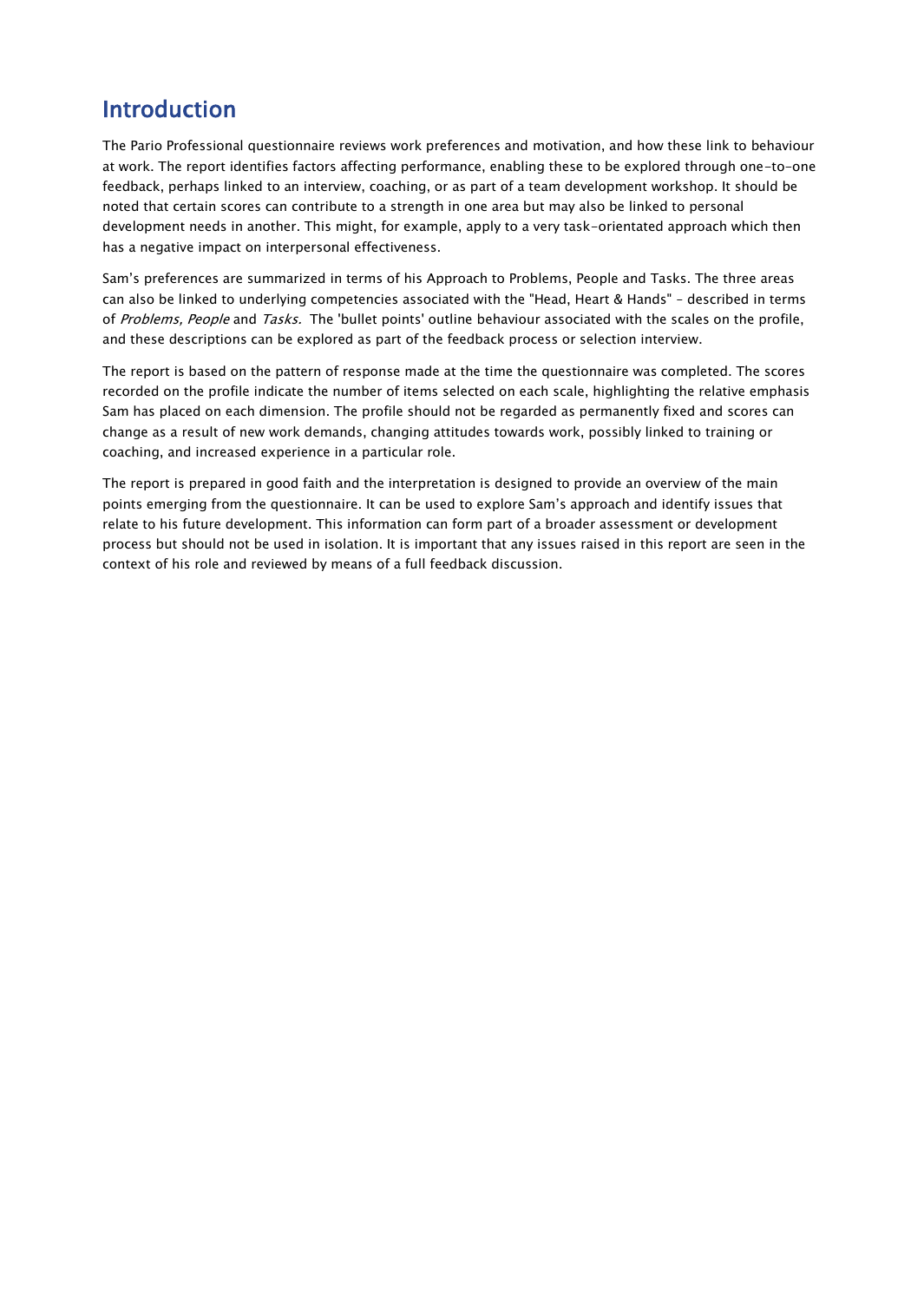### 1. Approach to Problems

#### Analysis of Information

\* reflects on the wider consequences and implications of actions \* willing to question existing procedures \* is moderately responsive towards change \* will trust his own judgement on what is required \* has a reasonably flexible approach, with some attention to planning \* does not regard checking detail as a key aspect of his role \* adopts a very questioning, probing style of working \* may need to focus on the steps needed to achieve results

#### Flexibility of Response

\* will examine new ways of resolving problems \* analysis will be supported through discussion with others \* may need to show more initiative, to turn ideas into actions \* could do more to support the introduction of new approaches \* likes to find out what other people are thinking \* has a relatively low concern about working in an environment with clearly defined rules or principles

### 2. Approach to People

#### Personal Interaction

\* is likely to clarify issues or professional objectives \* (but may not seek opportunities to give a clear lead to others?) \* likes to be in charge of situations and decide objectives \* moderately controlled response to the actions of others \* relatively little emotional response is likely to be evident \* gives some thought to maintaining close relationships \* will seek to have some involvement as part of a group \* has some concern for working on the basis of mutual understanding

#### Influence and Persuasion

\* has a fairly strong need for recognition and acknowledgement \* (wants to make a personal impact and gain favourable feedback?) \* appears less active (or focused?) when contributing in a group \* may seek to minimise conflict or disagreement \* has some regard for the standards or expectations of others \* displays some Team Involvement (linked to completing a task?) \* seeks to give a fairly clear lead \* is likely to actively seek recognition and attention \* may appear less confident or positive in dealing with people in a team \* (may not actively input ideas or shape the agenda in meetings?)

### 3. Approach to Tasks

#### Decision Making

 $*$  emphasises completing things quickly  $*$  (a sense of urgency may be apparent on occasions)  $*$  this appears linked to a reflective approach (considers the broader issues relating to a task?) \* requires little supervision or guidance \* (more focus on key steps could be relevant in some situations) \* shows confidence when required to take action \* consults with others \* sets demanding personal targets \* (note the need for personal recognition)

#### Focus on Outcomes

\* gives significant time and effort to overcoming problems \* (places value on the work ethic?) \* has little need for on-going involvement in Task Completion \* (but gives less attention to the specific details of implementation?) \* gives less emphasis to surfacing problems or confronting issues \* displays a high level of emotional control \* wants to maintain positive working relationships \* maintains a fairly impartial and professionally objective style \* (but has some concern for shared outlook and values) \* appears less confident or positive in asserting his ideas in a group